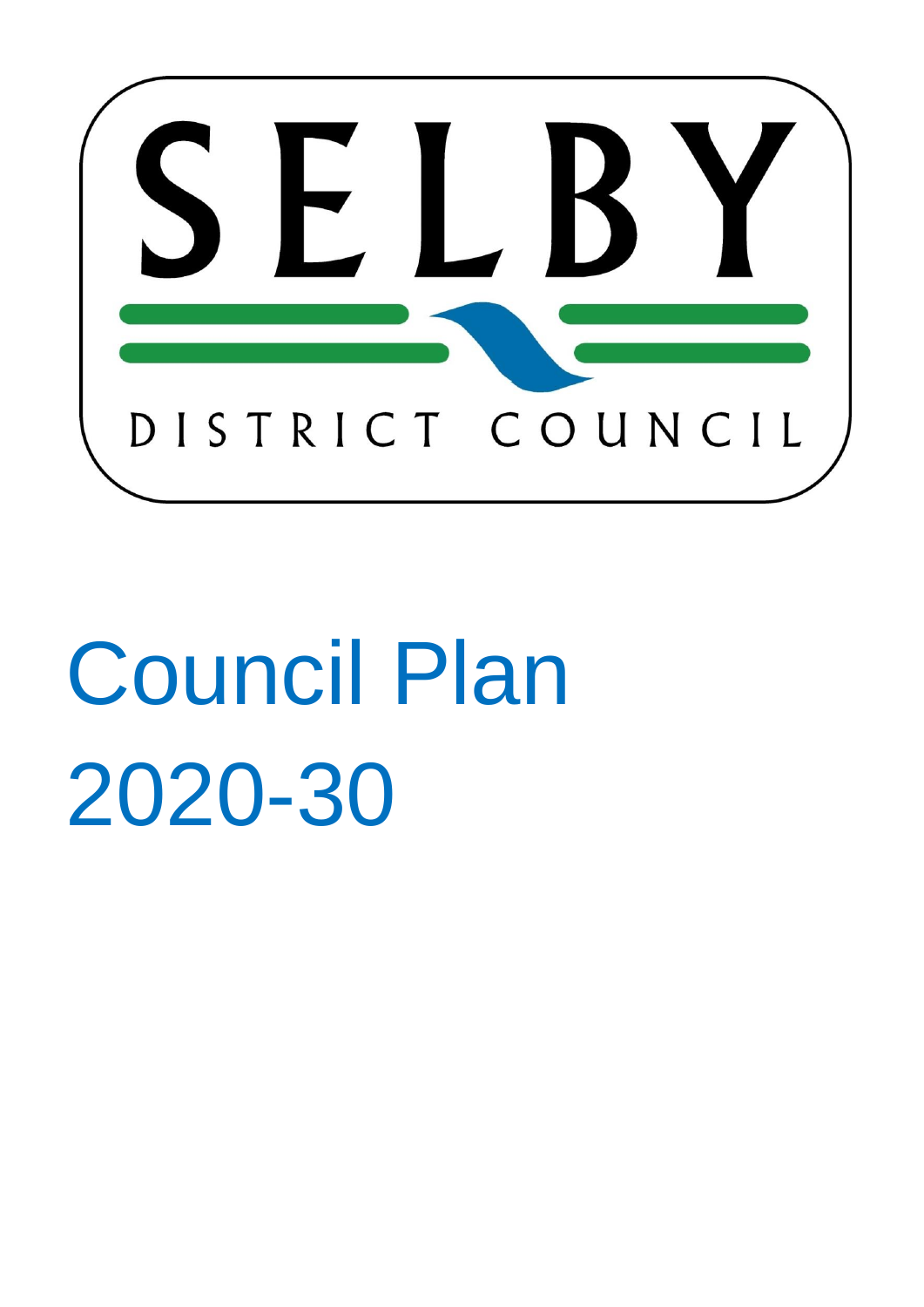# **Selby District Council Plan 2020-30**

## Introduction

This Council Plan sets out our vision over the next ten years. That it covers ten years, not five, in itself demonstrates our bold ambitions. These are long-term goals, supported by a far-sighted Council.

Our previous Plan, from 2015 to 2020, took us from being a Council focused heavily on our own processes – an immediate and necessary response to reducing Council budgets - to a more outward-facing organisation, delivering for our community in the medium to longer term. It gave us the framework for investing in the services and activities that would have the biggest positive impact.

The success of our previous Council Plan has manifested itself in a much more confident district, supported by a more confident District Council. With our greater outward-looking focus over recent years we've moved the district to be front and centre for regional investment in business growth and homes. Our cultural offer has been much improved too, helping us to raise our profile regionally and nationally. We're the fastest-growing area in North Yorkshire. That's because people want to live here and businesses want to invest here. All of this is supported by a Council delivering core services to our community to really high standards.

The Council is really punching above its weight - recognised as a leader in lots of the things we do. We're represented on national bodies and our work is used by the Local Government Association and others as examples of good practice.

This new ten-year plan builds on the success of the 2015-20 Plan. Confidence breeds confidence, so as a more confident Council serving a more high-profile area, we want to improve even more. We want even better services, supporting an even better quality of life, helping to deliver better jobs and homes. There'll be many challenges and uncertainties ahead, but with challenges come opportunities and we want to be in a position to make the most of these.

An important part of this new plan - which hasn't featured so prominently before - is our focus on our environment. We know from the consultation undertaken as part of the development of this Plan that it is something residents fully support and, with investment in world-leading carbon capture technology taking place in our district, we're right at the forefront of the UK's drive for net zero carbon emissions. Investment in green technology is creating new jobs and putting the district on the world stage. As a Council, we need to help our businesses and residents contribute to this cleaner and greener future and we can make a start by ensuring we look at our own impact on the environment.

Our new Council Plan ensures that Selby district is part of a bigger story. Our bold ambitions continue to support our district to be a great place to live, to enjoy life and to grow, delivered by a Council whose focus is to continue to achieve the best value for money for the residents of the district.

Leader of Selby District Council Cllr Mark Crane

Chief Executive of Selby District Council Janet Waggott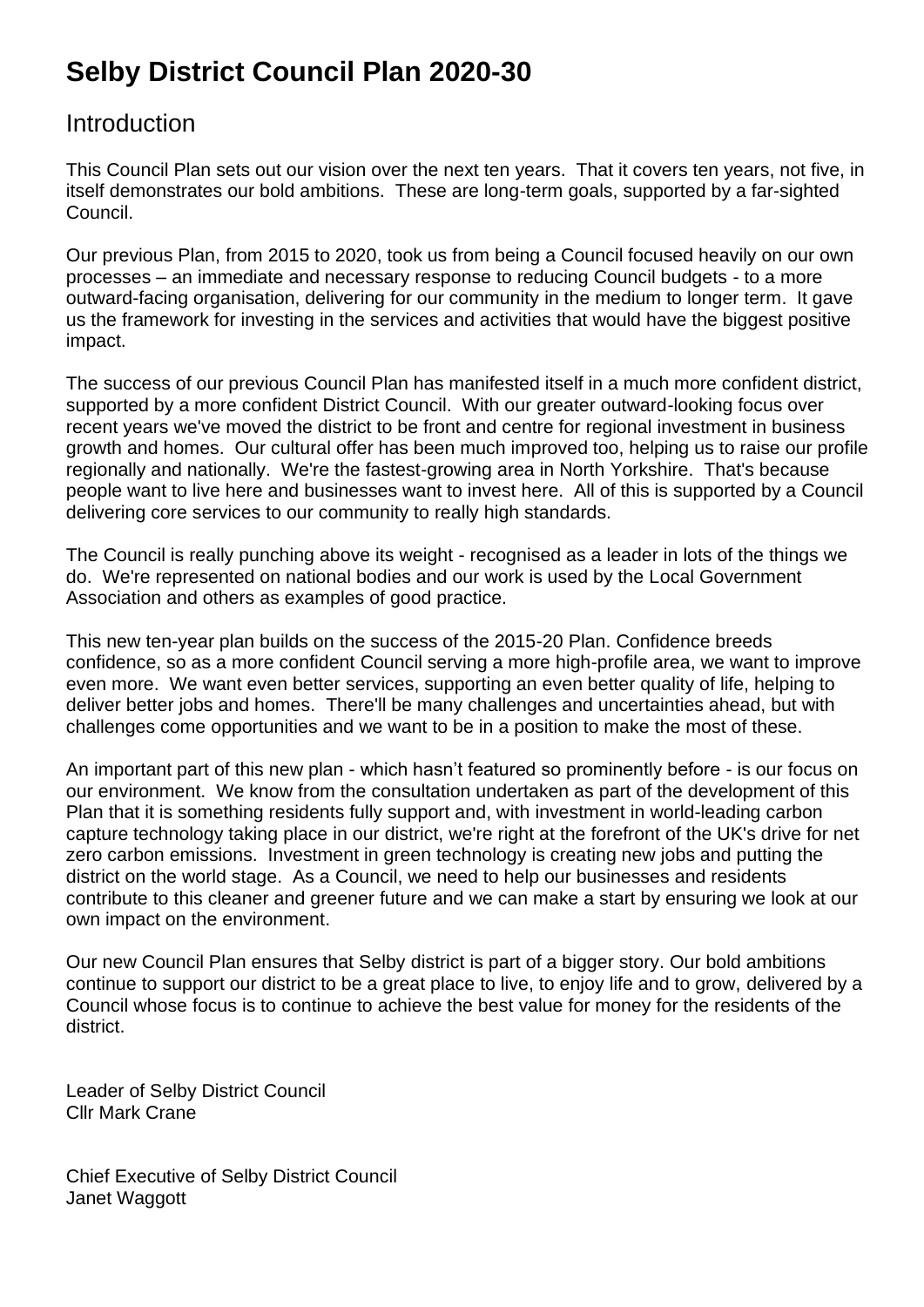## A new strategic framework

This new Council Plan sets out our ambitions for the district for the next ten years. It sets out our vision of the Selby district as "*a great place*"; our priorities; and how we plan to deliver those priorities.

Our strategic priorities highlight four key ambitions for Selby district in 2030; they are that Selby district is:

- *a great place to live;*
- *a great place to enjoy;*
- *a great place to grow;* and that
- *Selby District Council delivers great value.*

The Plan sets out our approach to delivering our ambitions:

- we will work collaboratively with others recognising we are not experts in everything, we will use the best expertise, resources and skills across our partners and communities;
- we continue to be close to our communities involving more people in decisions about their area and their services;
- we will put the customer at the heart of service delivery supporting residents to be more self-sufficient and maximising use of digital technology in service delivery; and
- we will support the wellbeing of our residents considering how our decisions impact on healthy life choices and the environment.

These Principles of: *collaboration*; *community-focused*; *customer-centred*; and *wellbeing* will be formally considered and tested as part of our decision-making in delivering the Council Plan.

### **Delivery Plans**

Delivery of the Council Plan will be underpinned by detailed three year Delivery Plans. These will set out the specific actions that the Council will deliver in that period in order to reach the stated ambitions by the end of the decade. These Delivery Plans will be the basis for performance monitoring and reporting.

The first Delivery Plan will cover the period 2020 – 2023 and will be published in March 2020.

### **Performance Monitoring**

The Council's Executive will receive quarterly updates on performance. Performance reports will focus on:

- Progress on delivering the 'Objectives' as measured by the relevant 'Measures of Success'. Collectively they will form a basket of Key Performance Indicators (KPIs) which will be supplemented by a secondary set of performance indicators where required to provide a sufficiently detailed and timely view of progress.
- Progress on implementing the activity outlined in the 'Delivery Plan'.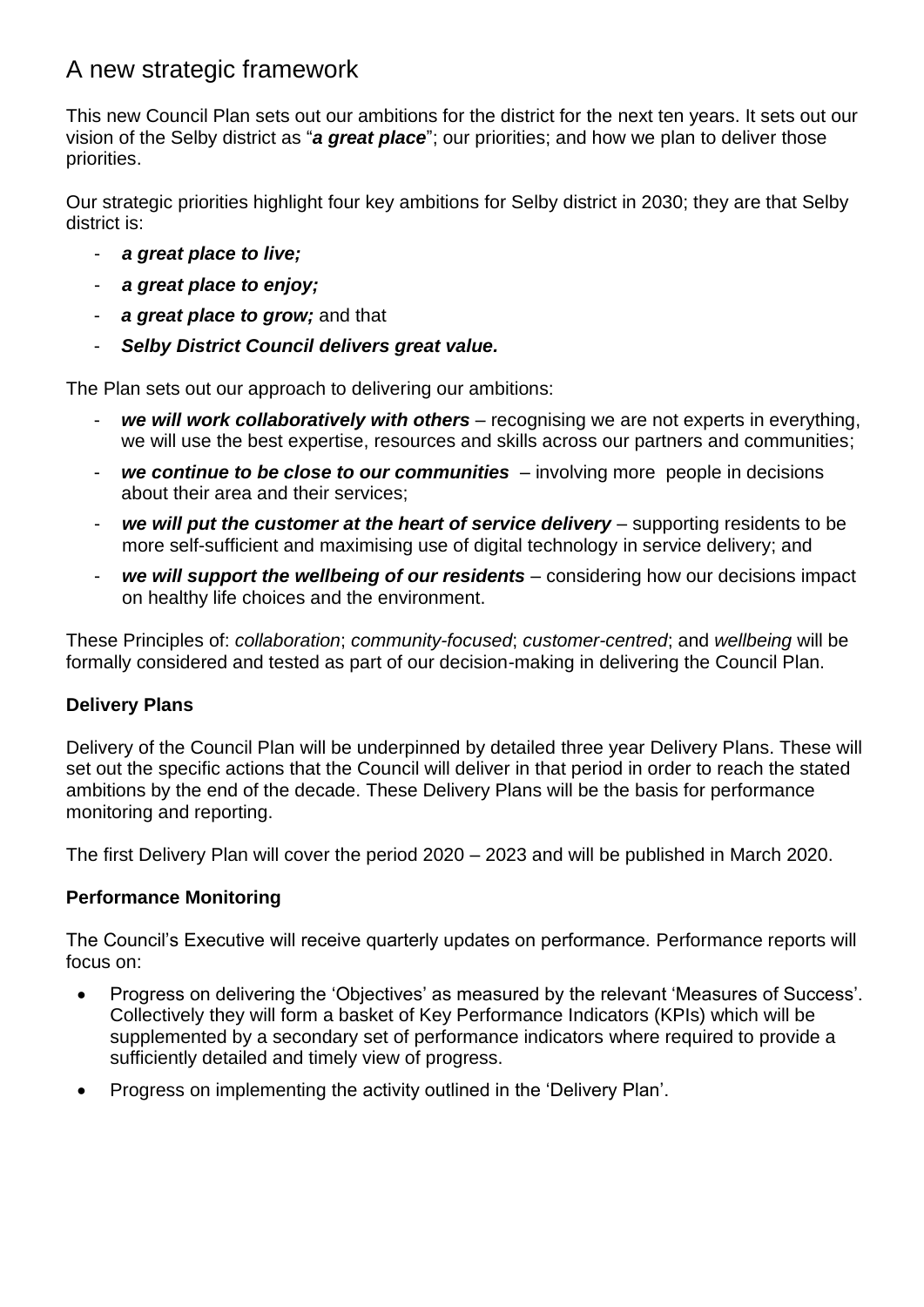# A great place to LIVE

The Selby district is a great place to live – with a Council providing the leadership, the local planning framework, the commitment to both facilitating house building and building our own affordable homes and delivering a programme of council home improvements to ensure the district has enough homes of the right size and quality to enable our residents to live locally to fulfil their ambitions and aspirations. At the same time, working with residents and businesses to ensure our town centres and villages are places people want to live, visit and invest in.

| <b>Objective</b>                | <b>Measure of success:</b>                                       |
|---------------------------------|------------------------------------------------------------------|
| Improved housing supply         | Number of additional homes in the district.                      |
|                                 | Number of additional affordable homes in the district            |
| Better quality council<br>homes | % of council owned homes exceeding the 'decent homes' standard   |
| Improved town centres           | % increase in footfall within Selby town, Tadcaster and Sherburn |
|                                 | % increase in the proportion of the population of working age    |

### **Delivery Priorities for the first three years <b>Accountable Accountable Accountable**

**Enable the delivery of increased housing supply** through close working with Corporate strategic partners to ensure alignment with infrastructure, transport and environmental approaches and, with landowners and developers, promote sustainable development and support improved environmental standards for housing and development in line with new national standards.

- Deliver the Selby District Action Plan element of the Regional Housing Strategy.
- Maximise the number of available homes in the Selby district through delivering the Empty Homes Strategy.

**Increase the number of affordable homes** in the Selby district through delivery of our housing development programme - including the strategic acquisition of existing homes - to ensure all households in the district can access sustainable accommodation that supports them to fulfil their ambitions and aspirations.

- Create and implement a Selby District Council Housing Development Programme to help 'step up' housing delivery across Selby District.

**Invest in improving the quality of Selby District Council housing stock** through implementing the revised Housing Revenue Account Business Plan

- Deliver the housing improvement programme element of the Housing Revenue Account (HRA) Business Plan 2025 to ensure good quality council housing which helps meet the needs of our local community.

**Develop a long-term programme of market town regeneration** to support development of vibrant town centres and places in Selby, Tadcaster and Sherburn and the provision of high quality leisure, service and accommodation offers for residents, their families, visitors and businesses.

- Develop and implement Key Town Masterplans and partnership plans for:
	- Selby (focusing on the station area through the Transforming Cities Fund, High Streets Heritage Action Zone and access and movement planning);
	- Tadcaster; and
	- Sherburn-in-Elmet

**Director**

Services & **Commissioning** 

**Corporate** Services & **Commissioning** 

**Corporate** Services & **Commissioning** 

Economic **Regeneration** & Place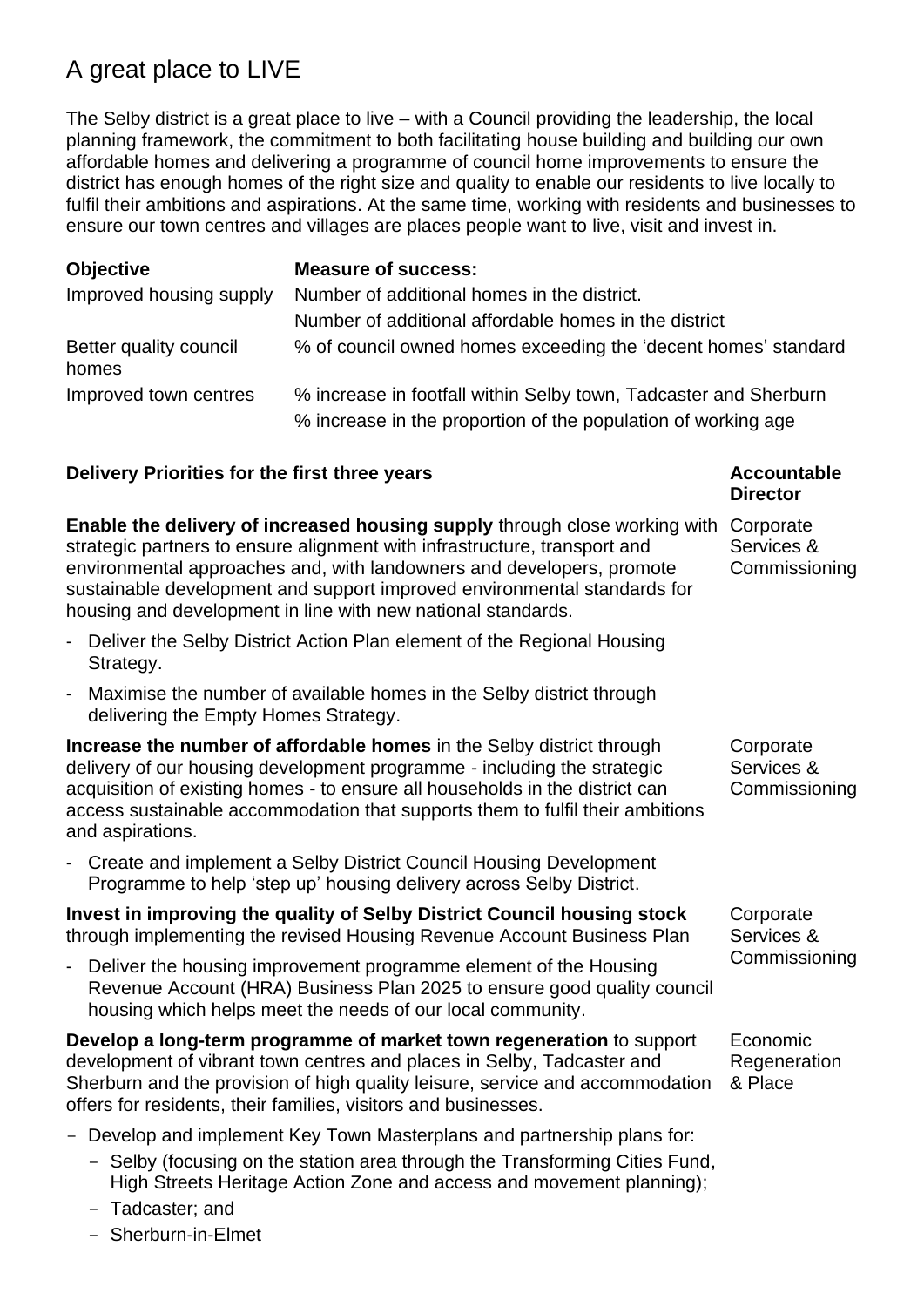# A great place to ENJOY

The Selby district is a great place for residents and visitors to enjoy – with the Council actively reducing its carbon footprint, providing the leadership, commitment to high local environmental standards and close working with local partners to ensure the Selby district is clean, attractive, and is safe for residents, businesses and visitors – now and into the future.

| <b>Objective</b>                  | <b>Measure of success:</b>                                                                         |
|-----------------------------------|----------------------------------------------------------------------------------------------------|
| Improved environmental            | % reduction in the tonnes of carbon per capita                                                     |
| quality                           | % reduction in the amount of household waste collected per household                               |
|                                   | % increase in the proportion of household waste that is recycled                                   |
| Safe neighbourhoods               | % reduction the number of incidents of anti-social behaviour per 1000<br>residents                 |
|                                   | % reduction the number of recorded crimes per 1000 residents                                       |
| Improved sustainable<br>transport | % increase in the proportion of journeys made in the district by active<br>and sustainable travel. |

### **Delivery Priorities for the first three years Accountable Accountable**

**Deliver improved environmental standards** through working closely with delivery partners to significantly reduce household waste, improve recycling and uphold the cleanliness of Selby district streets and public spaces.

- Respond to emerging DEFRA Waste Strategy and implement the revised approach to recycling collections to reduce landfill
- Review the environmental service contracts and secure improved environmental standards
- Strengthen enforcement to reduce environmental crime

**Enhance community safety** and feelings of community wellbeing through working closely with strategic partners, building on co-location with the Police and enhancing town centres and public spaces.

- Deliver locally, the North Yorkshire Community Safety Partnership Plan priorities.
- Strengthen existing 'Safer Selby' hub working arrangements to tackle the underlying issues of anti-social behaviour and crime
- Implement intelligence-led public campaigns and multi-agency operations which target specific locations and community safety themes.
- Strengthen the approach to use of community safety powers

**Respond to our developing understanding of the impacts of climate change** to foster local resilience and assurance through identifying and promoting low carbon – including aiming for the Council to be Carbon neutral before 2050 - and working with strategic partners to explore the economic potential of a M62 low carbon energy corridor.

- Implement the recommendations of the Low Carbon Working Group.
- Identify and promote public and private sector low carbon projects, initiatives and funding schemes to support the District's transition to a low-carbon economy.
- Work with the local enterprise partnership and neighbouring councils to explore the economic potential of a M62 Low Carbon Energy Corridor linking

**Director**

**Corporate** Services & **Commissioning** 

Economic **Regeneration** & Place

Economic Regeneration & Place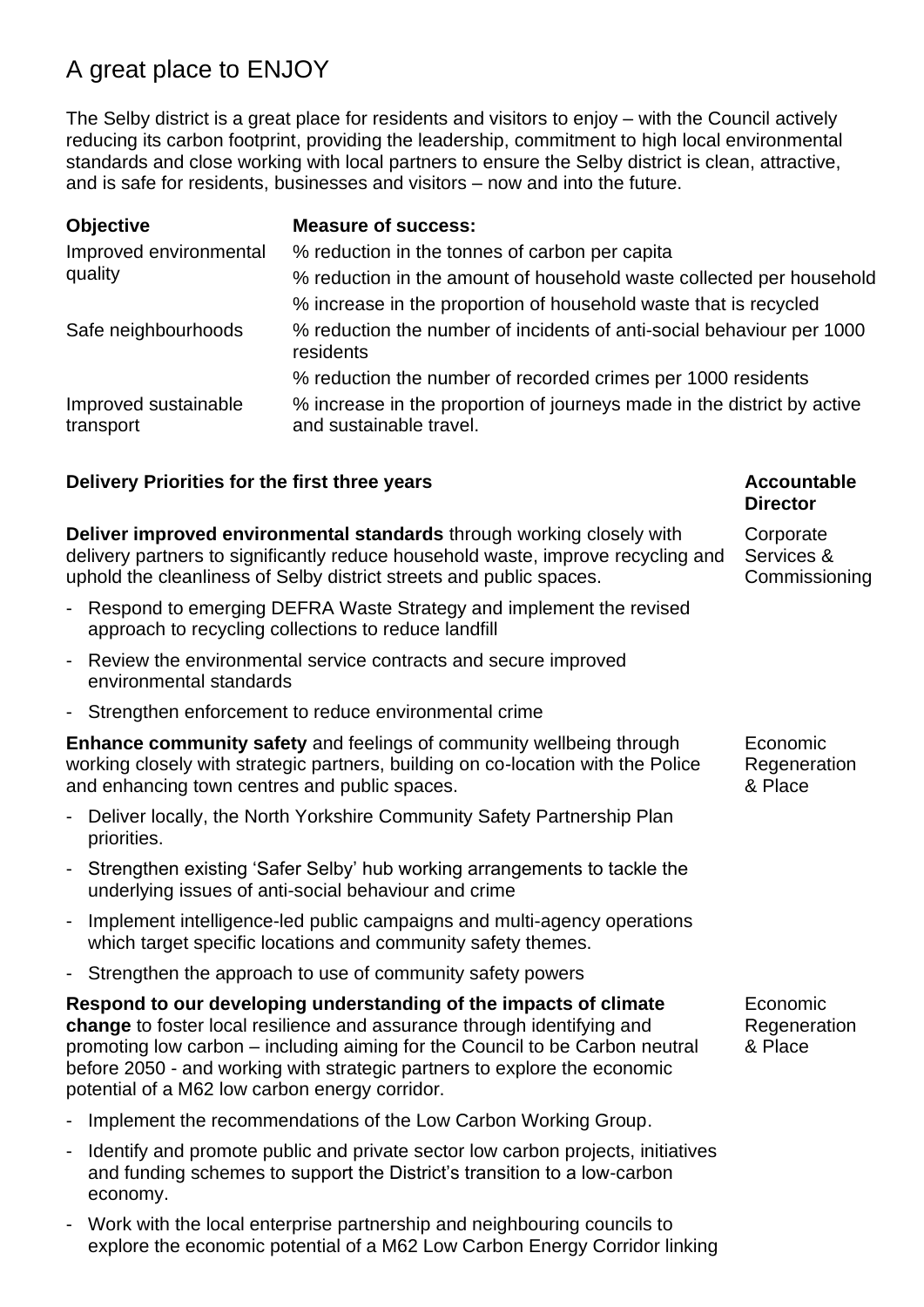key energy assets across Yorkshire & the Humber.

- Implement the New Street Air Quality Action Plan and learn lessons for improving air quality across the district.
- Review and consider available options to prioritise investment in solar and/or green energy.

**Protect and promote Green Infrastructure** to support wider health and socioeconomic benefits through the setting of robust minimum standards and promotion of sustainable transport to support climate change adaptation.

- Complete a Green (and Blue) Infrastructure study that sets robust minimum standards for provision.
- Work with others to increase the use of active and sustainable travel through the Transforming Cities Fund.
- Improved cycling and walking connections through developing and implementing Local Cycling and Walking Infrastructure Plans and improving the appeal and use of cycling and walking corridors.
- Work with local partners to maintain and enhance local parks, play areas and open spaces.

Economic Regeneration & Place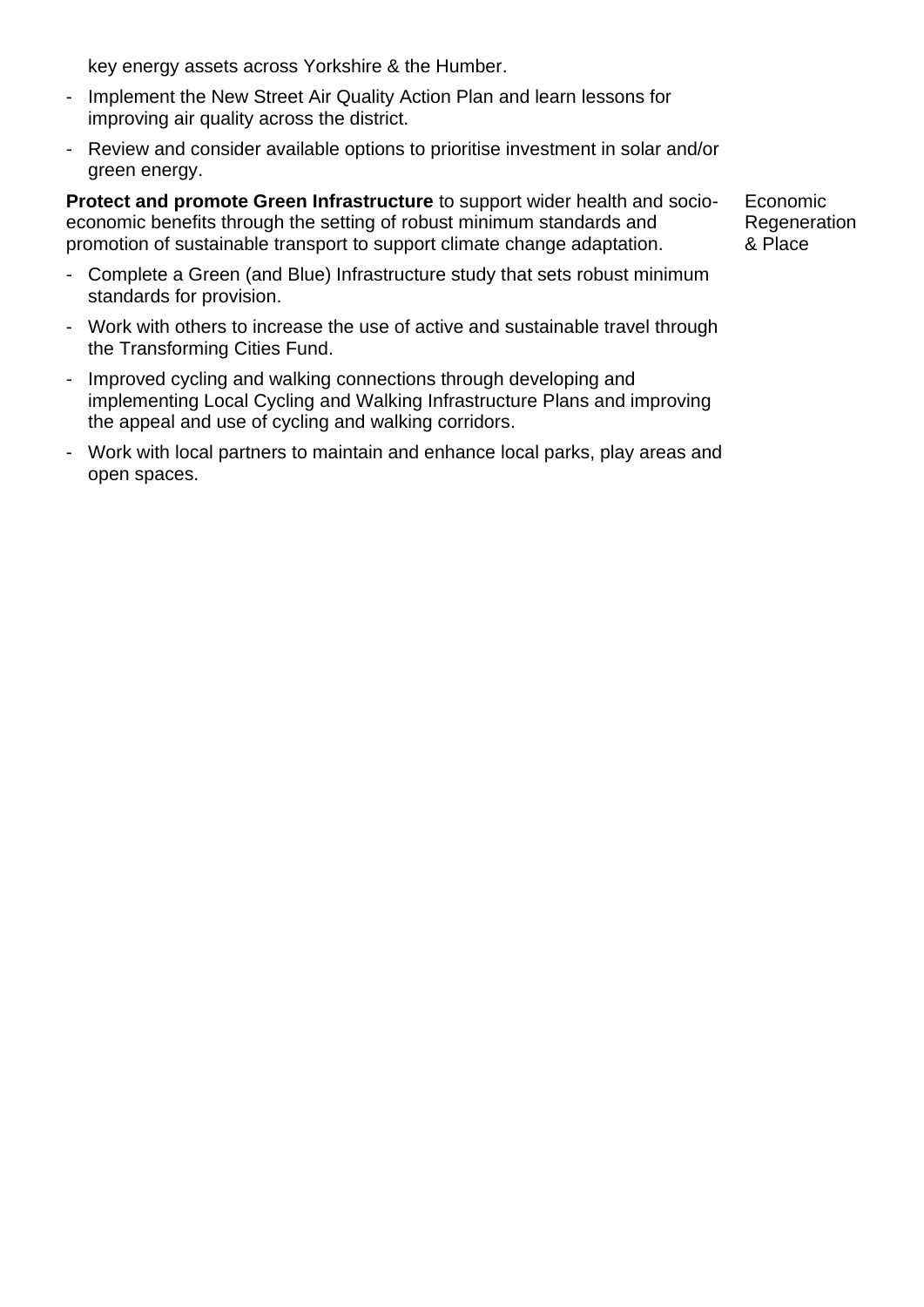# A great place to GROW

The Selby district is a great place to grow - with the Council providing the leadership, the local planning framework, the support to enable others to invest in the district and our own direct delivery to ensure Selby district has a strong and sustainable economy that delivers benefits for the residents of the district.

| <b>Objective</b>        | <b>Measure of success:</b>                                                             |
|-------------------------|----------------------------------------------------------------------------------------|
| Increased investment in | % increase in private sector investment into the district                              |
| the district            | % increase in the total business floor space                                           |
| More well paid jobs     | % increase in the number of working age adults who are in work                         |
|                         | % increase in the average weekly wage for full time employment.                        |
| Higher skill levels     | % increase in the proportion of working age adults educated to NVQ<br>Level 4 or above |
|                         | % reduction in the proportion of working age adults with no<br>qualification           |

### **Delivery Priorities for the first three years <b>Accountable Accountable Accountable**

**Deliver a new Local Plan for the Selby District** to set out the strategic priorities for sustainable development - including those covering housing, commercial, public and private development, transport infrastructure and protection for the local environment.

Deliver the Local Plan by 2023

*Enable a growing visitor economy* underpinned by a sustained focus on enhancing the district's cultural, retail and leisure offer.

- Accelerate delivery of Phase 3 of the 'Selby District Visitor Economy Strategy 2018-22 – and beyond'.
- Develop and implement the Selby District Cultural Development Framework.

*Support enterprise and business growth* that benefits the residents of the district through development of the necessary infrastructure and support to attract new business investments and support local business to grow.

- Work with partners to improve infrastructure in the district, e.g. through an Infrastructure Masterplan for Sherburn-in-Elmet
- Deliver the key strategic sites and place making schemes as set out in the Selby District Economic Development Framework 2022…and beyond
- Support new enterprise space and effective sign posting to encourage SME growth in the district's town centres and rural locations;
- Establish a 'Key Account Management' approach to build effective relationships with major partners and business.

*Support the local workforce to reach their potential*: increasing apprenticeship and vocational training, including in emerging clean growth industries, removing health and transport barriers and supporting those out of work to drive productivity and growth.

- Produce a skills needs assessment to benchmark current/future skills needs across priority growth sectors, and develop appropriate training interventions
- Utilise planning obligations and funding bids to increase employment and training opportunities for residents in the district on key development schemes.

**Director** Economic

**Regeneration** & Place

Economic **Regeneration** & Place

Economic Regeneration & Place

Economic **Regeneration** & Place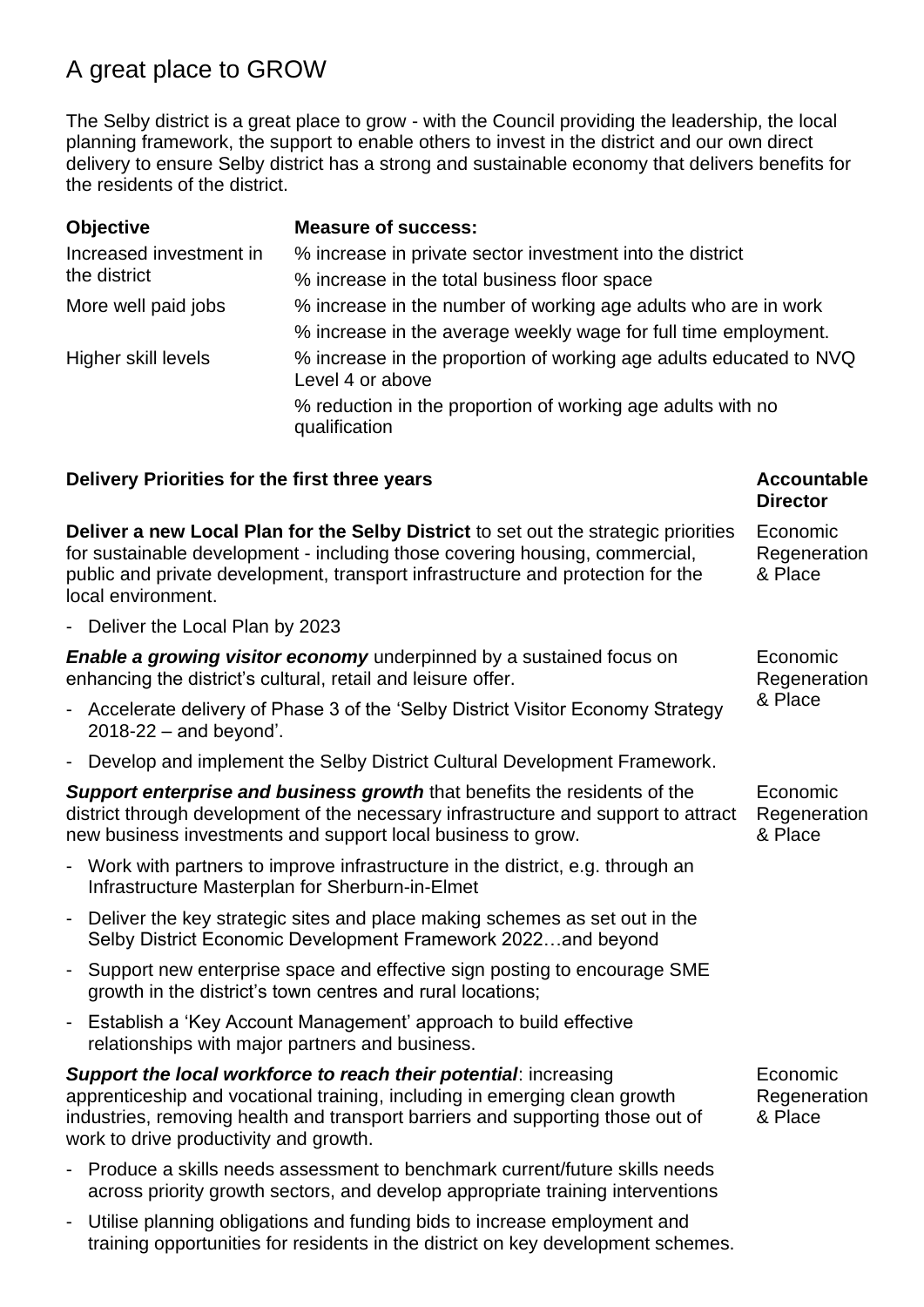- Support unemployed adults into work, e.g. through encouraging local businesses to provide work experience/ volunteering placements; working with local training providers; and improving accessible transport options;
- Implement projects to connect key employment sites to housing areas, town centres and services by active and sustainable transport.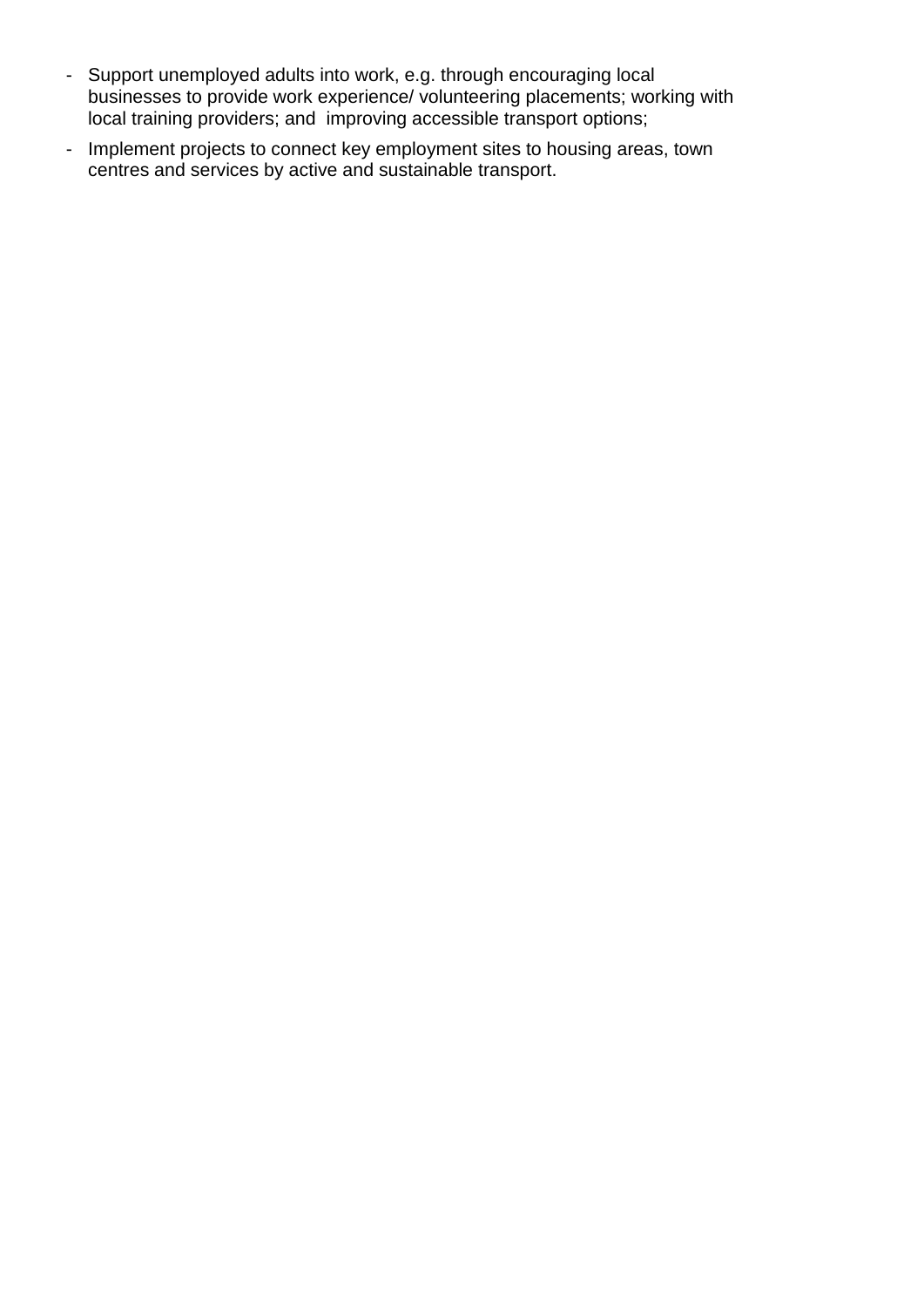# A Council delivering great value

Selby District Council is delivering great value – a well-managed Council that supports and develops its staff, maximises the benefits from digital technology, invests resources wisely and uses its assets effectively to ensure the Council is financially sustainable and delivers high quality services to residents through an accountable governance framework.

| <b>Objective</b>        | <b>Measure of success:</b>                                         |
|-------------------------|--------------------------------------------------------------------|
| Digitally enabled       | all core services accessible online                                |
| customer service        | % of all customer transactions are delivered digitally             |
| Good quality services   | all core services performing in the top 25% of comparable councils |
|                         | % residents satisfied with the way that Selby Council runs things  |
| Financially sustainable | all planned savings delivered                                      |
|                         | annual revenue spend is within $+/- 2\%$ of planned                |

### **Delivery Priorities for the first three years <b>Accountable Accountable**

**Director**

| Adopt a digital first approach to delivering on customer needs, utilising<br>digital technology to provide help, advice, information and easy access to<br>services in a way that suits our customers. | Corporate<br>Services &<br>Commissioning                                                                                                                                                                                                                                                   |                                          |
|--------------------------------------------------------------------------------------------------------------------------------------------------------------------------------------------------------|--------------------------------------------------------------------------------------------------------------------------------------------------------------------------------------------------------------------------------------------------------------------------------------------|------------------------------------------|
|                                                                                                                                                                                                        | - Deliver Digital Strategy 2020 and develop a new Strategy up to 2025                                                                                                                                                                                                                      |                                          |
|                                                                                                                                                                                                        | - Develop the Selby District Council Customer Strategy 2030 and implement                                                                                                                                                                                                                  |                                          |
|                                                                                                                                                                                                        | - Deliver Contact Centre move to ensure continued access to quality services                                                                                                                                                                                                               |                                          |
|                                                                                                                                                                                                        | Support and develop a workforce to deliver our ambitions with the right<br>people in the right roles with the right skills and supported by digital<br>technology.                                                                                                                         | Corporate<br>Services &<br>Commissioning |
|                                                                                                                                                                                                        | - Deliver People Plan 2025                                                                                                                                                                                                                                                                 |                                          |
|                                                                                                                                                                                                        | Implement a strategic approach to the use of our physical and financial<br>assets to ensure they support the future financial sustainability of the Council<br>and realisation of our ambitions, with recognition of the importance of<br>promoting a sustainable environment.             | Leadership<br>Team                       |
|                                                                                                                                                                                                        | - Develop and implement the Asset Strategy 2030.                                                                                                                                                                                                                                           |                                          |
| $\overline{\phantom{0}}$                                                                                                                                                                               | Deliver the 'Programme for Growth' to ensure a balanced programme of<br>projects that deliver enhanced benefits for the residents and businesses of<br>the district whilst supporting the future sustainability of Selby District<br>Council.                                              |                                          |
|                                                                                                                                                                                                        | Ensure service delivery maximises value for money for residents,<br>keeping service design and delivery under review, encourage innovation and<br>improvement and maximise the benefits of a mixed economy of provision to<br>keep costs down, build in resilience and maintain standards. | Leadership<br>Team                       |
|                                                                                                                                                                                                        | - Re-procure contracts for waste and street cleaning.                                                                                                                                                                                                                                      |                                          |
| $\overline{\phantom{0}}$                                                                                                                                                                               | Explore further opportunities to build on existing Better Together<br>arrangements with North Yorkshire councils                                                                                                                                                                           |                                          |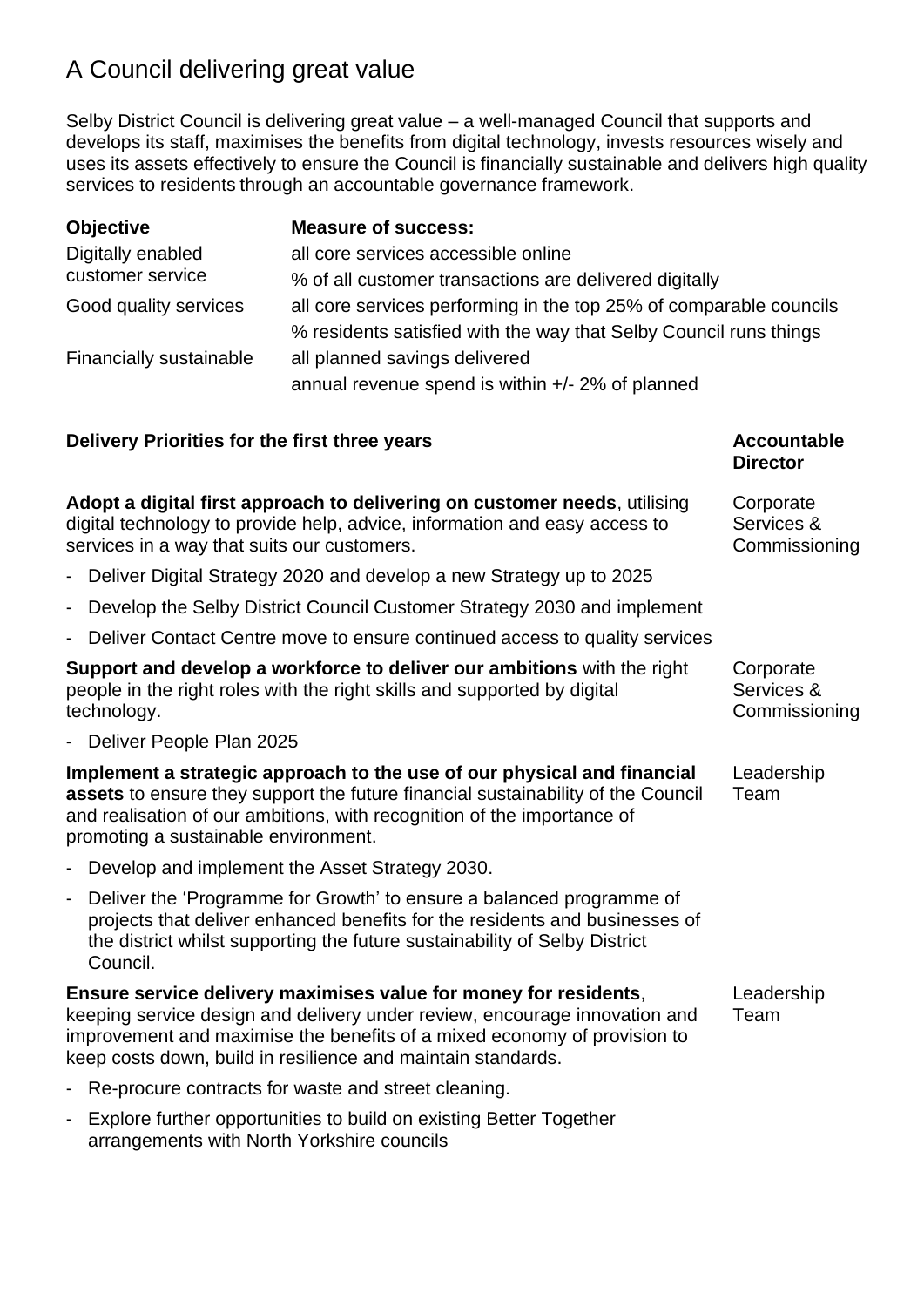# Resourcing the Plan

The Council Plan is underpinned by the Medium Term Financial Strategy (MTFS). The MTFS provides a high level forecast of resources and spending for both the General Fund and Housing Revenue Account (HRA) and the strategic framework for medium term financial planning (3 year draft budgets) and annual budget setting.

The outlook for Local Government finance is uncertain as we await the Government's review of funding allocations and the current Business Rates Retention system. The Council is currently benefitting from significant windfalls from renewable energy business rates and new homes bonus which is being used to deliver our corporate objectives and invest in front line services.

In broad terms the Council funding for the next 10 year is forecast as per the graph below:

We review these forecasts annually and will update the MTFS if and when the funding regime changes.

In addition to these resources we also set money aside and draw money from our earmarked reserves – ensuring we can afford our commitments for the longer term and plan for more significant investments.



Spending allocations are considered on 3 year basis which allows us to better understand service needs, although we plan for larger programmes of spend such as ICT and asset management over 10 years and Council homes over 30 years.

In broad terms our net General Fund Revenue Budget is about £11m and our HRA about £7m and in total recurring savings of £2.4m p.a. are planned over the next 3 years.

Capital spending fluctuates from year to year depending on requirements but on average we set aside around £400k for our building and ICT assets each year and then supplement this with other external grants and contributions and where appropriate prudential borrowing.

We are also investing in a 'Programme for Growth' – a strategic programme to support our Council Plan. Spending is subject to available resources (for example from renewable energy business rates) and currently the programme totals £10.9m spread

| <b>Medium Term Financial Strategy (Sept 2019)</b> |      |
|---------------------------------------------------|------|
| Revenue - General Fund (net)                      | £11m |
| Revenue – Housing Revenue Account                 |      |
| Capital - Housing<br>£5m                          |      |
| Capital - General Fund                            |      |

over multiple years. Further funding windfalls are expected which means there is the potential to extend the programme to support this refreshed Council Plan and proposals for an additional £8.5m will be considered as part of the budget round for 2020/21.

Further information on our spending plans is available in the Medium Term Financial Strategy approved by Council in September each year.